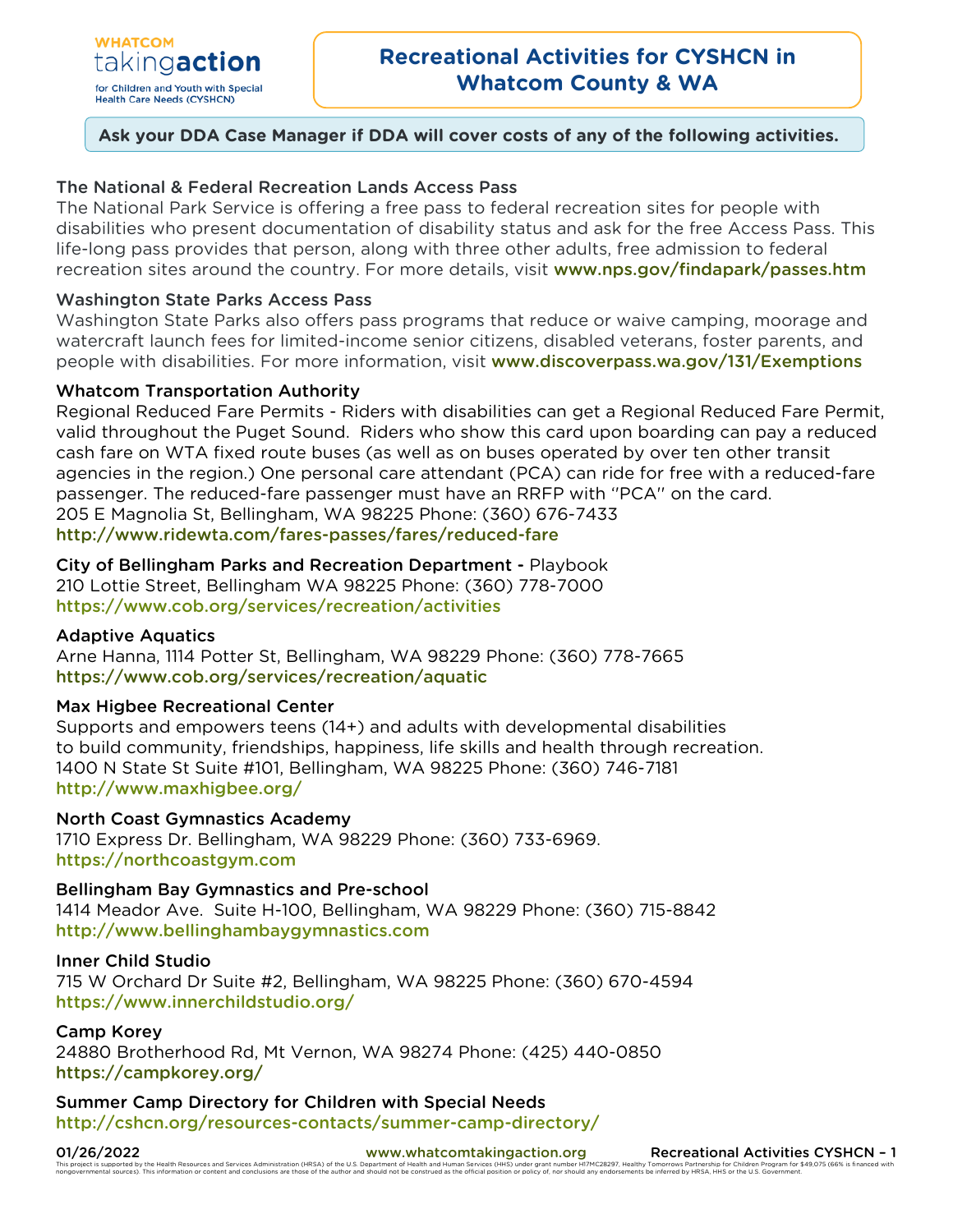The Washington State Department of Health has limited funding available to assist financially eligible children with special health care needs (CSHCN) in attending summer camps. Contact your local CSHCN coordinator at (360) 778-6133 for more details.

## FACES Northwest

Summer Program. Ages 6 -30 Registration deadlines are the Fall before the program. Phone: (360) 389-2151 [www.facesnorthwest.com](http://www.facesnorthwest.com/)

## Lions Camp Horizon-Blaine

Summer Camp. Ages 14 and up 7506 Gemini St, Blaine, WA 98230 Phone: (360) 371-0531 [www.lionscamphorizon.org](http://www.lionscamphorizon.org/)

## Animals as Natural Therapy

Many Programs and Summer Camps available 721 Van Wyck Rd. Bellingham, WA Phone: (360) 671-3509 [www.animalsasnaturaltherapy.org](http://www.animalsasnaturaltherapy.org/)

## Northwest Therapeutic Riding Center

1884 Kelly Road, Bellingham, WA 98226 Phone: (360)-966-2124 [http://www.nwtrc.org](http://www.nwtrc.org/index.php/contact)

## North Cascades Equus

Therapeutic riding/horsemanship. Email: lisamanderson2000@gmail.com Phone: (360) 393-8361 <https://northcascadesequus.org/>

#### Rascal Rodeo

[www.RascalRodeo.org,](http://www.rascalrodeo.org/) Phone: (509) 528-5947

## Rebound of Whatcom County

Ray of Hope Summer Day Program 316 McLeod Rd, Bellingham, WA 98226 Phone: (360) 714-0700 <https://www.reboundfamilies.com/ray-of-hope>

## Movies at Regal Cinemas

My Way Matinee, Sensory Friendly Movies, the first show of the day on select Saturdays and Tuesdays each month. 3005 Cinema Place Bellingham, WA 98226 Phone: (360) 527-1320 <https://www.regmovies.com/static/en/us/promotions/my-way-matinee>

## Life Force Ninja

4201 Meridian St #107, Bellingham, WA 98226 Phone: (360) 738-4724 https://lifeforceninja.fit/

Summit Adventure Trampoline Park 4329 Meridian St, Bellingham, WA 98226 Phone: (360) 227-0202 <http://summitbellingham.com/>

## Bellingham Library

Early Literacy Program (birth to 5 years) On Your Mark, Get Set, Read (5-12 years) 210 Central Avenue Bellingham, WA 98225 Phone: (360) 778-7323 <https://www.bellinghampubliclibrary.org/kids-teens/kids/early-literacy>

## Buddy Break

Giving caregivers of kids with special needs a break! 950 Kline Rd, Bellingham WA 98226 (360) 398-1442 Ext 14, Email: [BuddyBreakNorthside@yahoo.com](mailto:BuddyBreakNorthside@yahoo.com) <http://www.northsidecommunitychurch.com/buddy-break/>

01/26/2022<br>This information or content and cervices Administration (HRSA) of the author and Sample U.S. Department of Health and Sample and Sample and thuman Services and Services Administration (HRSA) of the author and sh This project is supported by the Health Resources and Services Administration (HRSA) of the U.S. Department of Health and Human Services (HHS) under grant number HIMC28297. Healthouse hand construes are the efficial positi